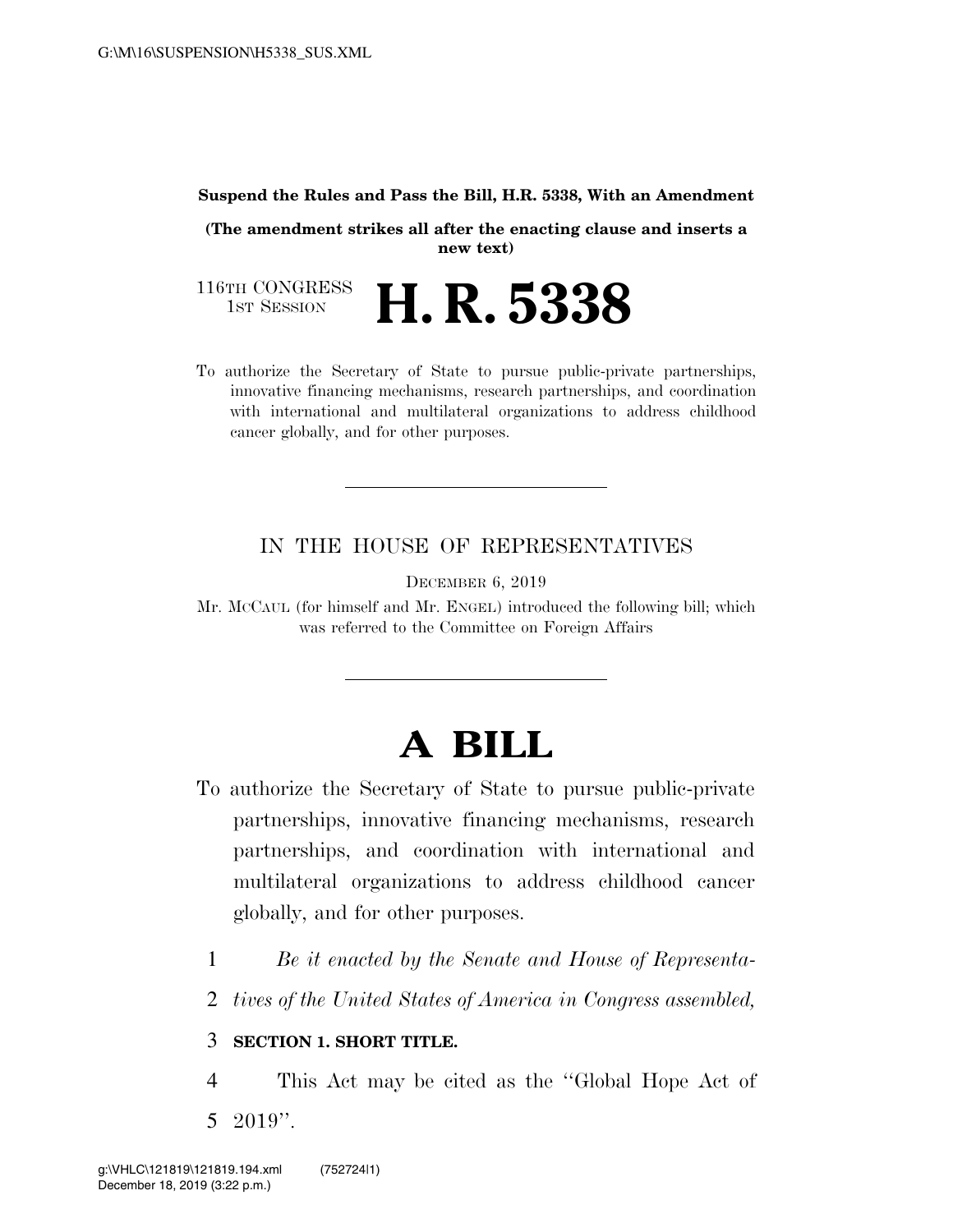#### **SEC. 2. FINDINGS.**

Congress finds the following:

 (1) Approximately 300,000 children aged 0 to 19 years old are diagnosed with cancer each year.

 (2) The most common categories of childhood cancers include leukemia, brain cancer, lymphoma, and solid tumors, such as neuroblastoma and Wilms tumor.

 (3) Most childhood cancers can be cured with generic medicines and can be cost-effective for all in-come levels.

 (4) In the United States, the survival rate for children diagnosed with cancer is over 80 percent. In many developing countries, the mortality rate of children diagnosed with cancer is around 80 percent. In some parts of Africa, the mortality rate reaches 90 percent.

 (5) In September 2018, the World Health Or- ganization announced a new effort—the Global Ini- tiative for Childhood Cancer—with the aim of reach- ing at least a 60-percent survival rate for children with cancer by 2030, thereby saving an additional 1,000,000 lives.

#### **SEC. 3. SENSE OF CONGRESS.**

It is the sense of Congress as follows: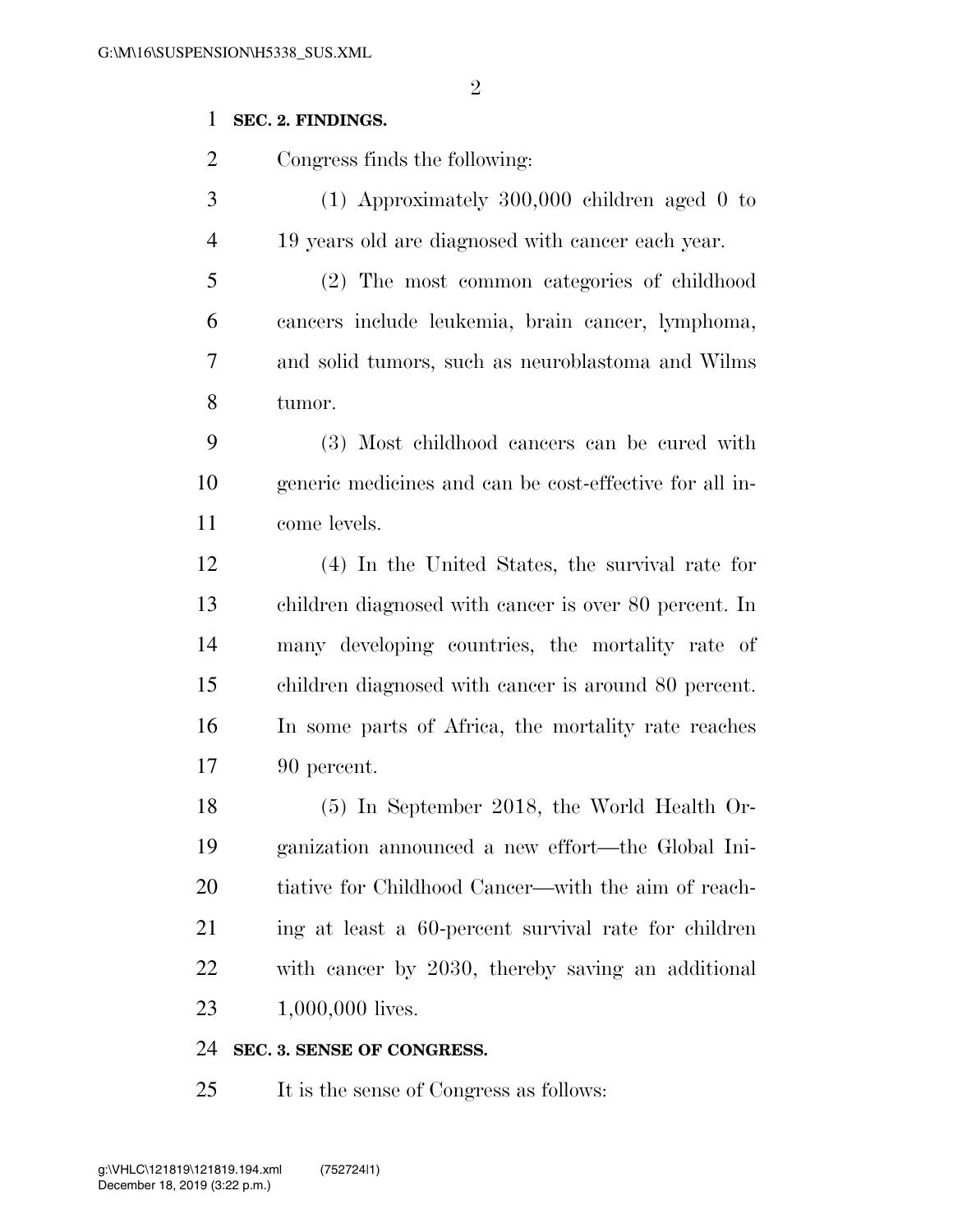| $\mathbf{1}$   | (1) The work of the United States on infectious        |
|----------------|--------------------------------------------------------|
| $\overline{2}$ | disease remains the core tenet of United States work   |
| 3              | on global health.                                      |
| $\overline{4}$ | (2) As the United States and international             |
| 5              | partners continue to succeed in lowering incidences    |
| 6              | of infectious diseases, global mortality rates of non- |
| 7              | communicable diseases will become an increasing        |
| 8              | burden that must be addressed.                         |
| 9              | (3) The United States should work to support           |
| 10             | the goals of the World Health Organization Initia-     |
| 11             | tive for Childhood Cancer, helping increase survival   |
| 12             | rates for children with cancer.                        |
| 13             | SEC. 4. STATEMENT OF POLICY.                           |
| 14             | The United States shall seek to—                       |
| 15             | (1) increase political commitment for childhood        |
|                |                                                        |
| 16             | cancer diagnosis, treatment, and care globally;        |
| 17             | $(2)$ support efforts to increase the survival rate    |
| 18             | of children with cancer globally;                      |
| 19             | (3) support efforts to train medical personnel         |
| 20             | and develop the capabilities of other existing health- |
| 21             | care infrastructure to diagnose, treat, and care for   |
| 22             | childhood cancer;                                      |
| 23             | (4) improve access to affordable and essential         |
| 24             | medicines and technologies that treat childhood can-   |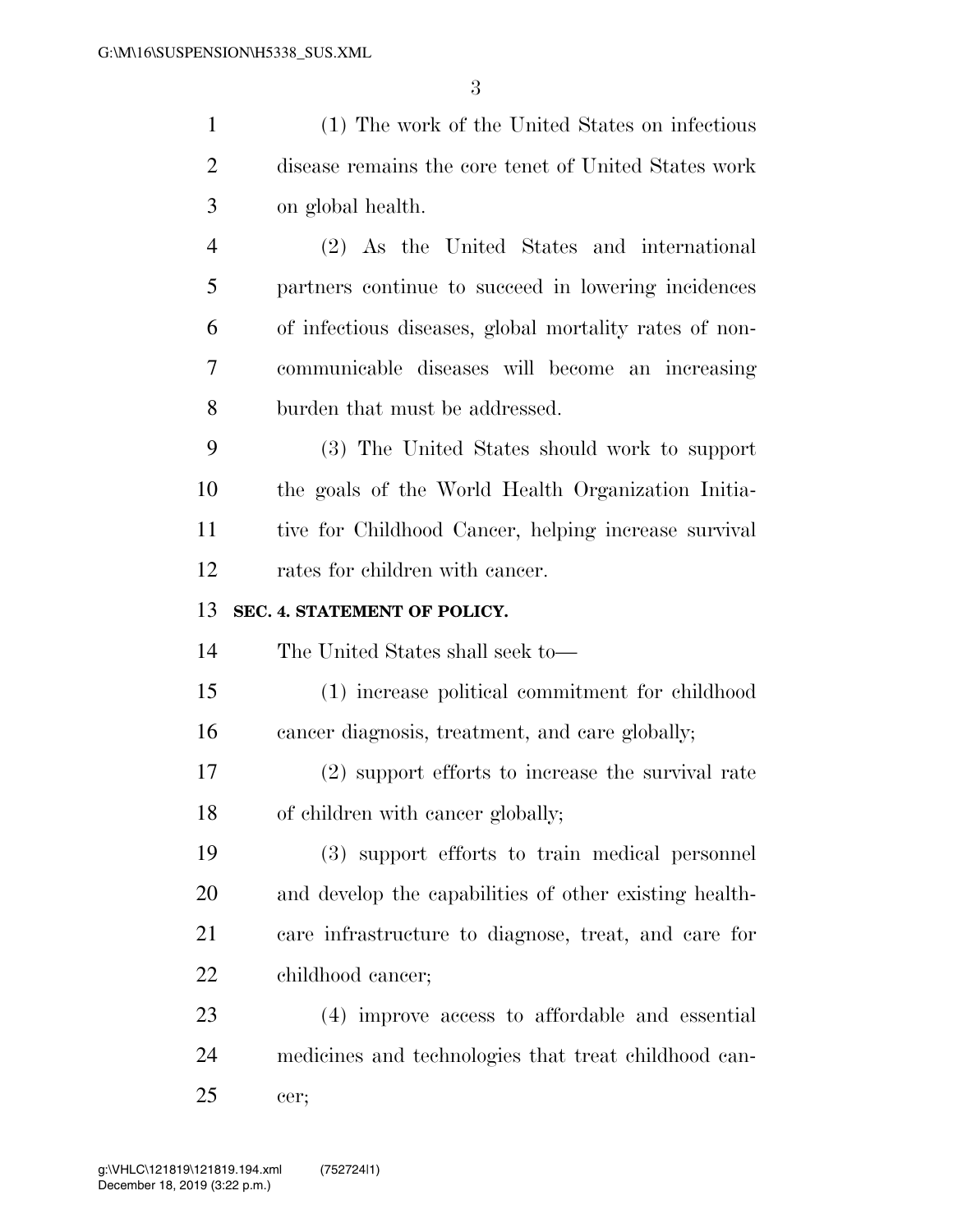(5) elevate and prioritize efforts to reduce the mortality rate of childhood cancer in international organizations such as the United Nations;

 (6) pursue research and research partnerships with international institutions to identify low-cost interventions and best practices to diagnose, treat, and care for childhood cancer in the United States and globally; and

 (7) improve partnerships with international health ministries and pharmaceutical companies to facilitate efforts for broader, global clinical trials for medicines to treat or care for childhood cancer in the United States and globally.

#### **SEC. 5. AUTHORIZATION.**

 The Secretary of State, in coordination with the heads of relevant Federal departments and agencies, is au-thorized and encouraged to—

 (1) pursue public-private partnerships, other re- search partnerships, and innovative financing mech-anisms to address childhood cancer globally; and

 (2) coordinate with appropriate agencies of the United Nations and other relevant multilateral orga-nizations to address childhood cancer globally.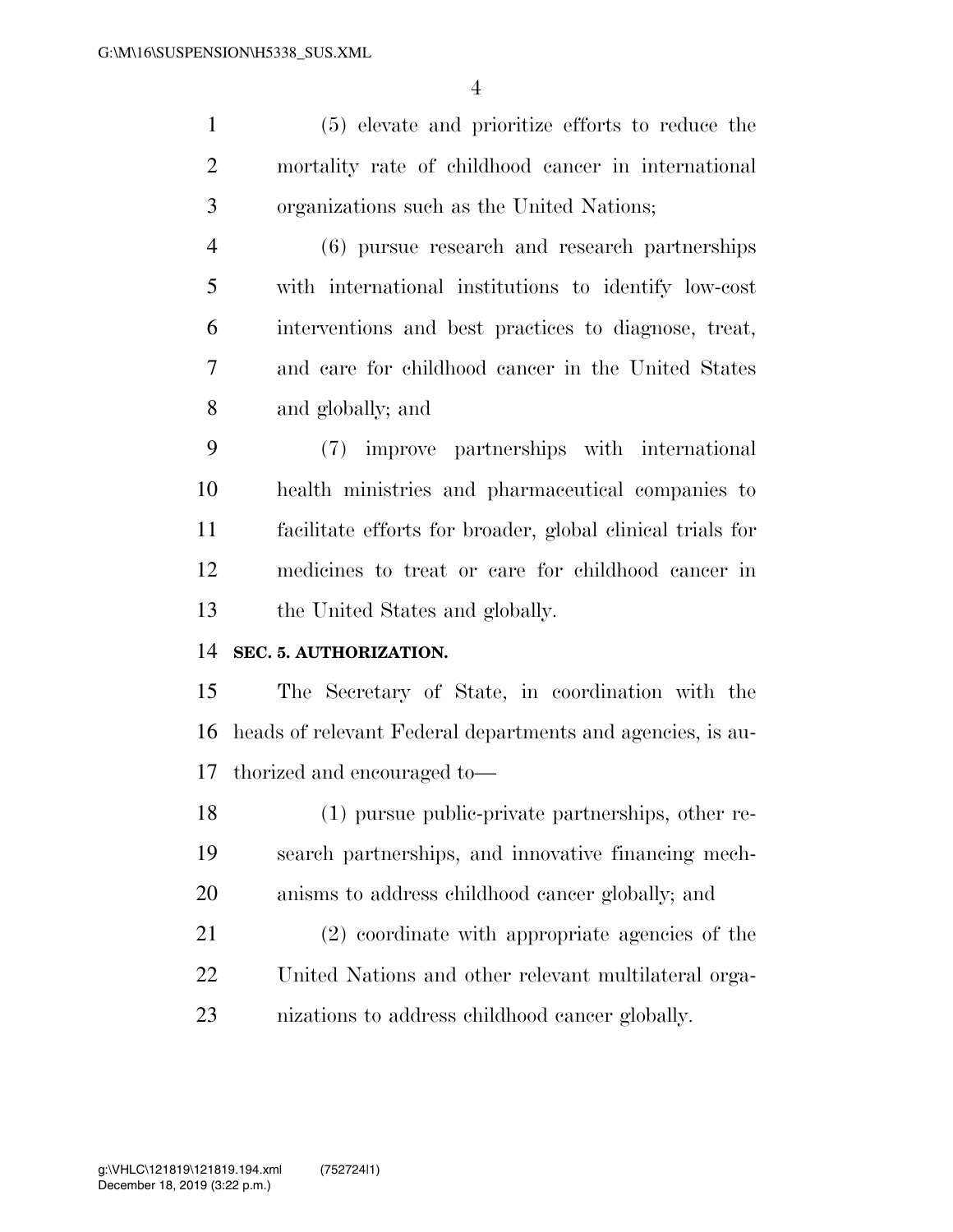#### **SEC. 6. REPORT.**

 Not later than 1 year after the date of the enactment of this Act, the Secretary of State shall submit to the Committee on Foreign Affairs of the House of Representa- tives and the Committee on Foreign Relations of the Sen-ate a report that includes the following:

 (1) An assessment of opportunities for United States engagement in global efforts to increase the worldwide survival rate of children with cancer.

 (2) An assessment of efforts taken by the United States to support efforts to increase the worldwide survival rate of children with cancer.

 (3) An assessment of existing programs funded by the United States that could be expanded to sup- port efforts to increase the worldwide survival rate of children with cancer.

 (4) An assessment of how such increased inter-national engagement could positively affect—

 (A) survival rates of individuals with child-hood cancer in the United States; and

 (B) reductions in the rates of infant and pediatric morbidity and mortality.

### **SEC. 7. COST LIMITATION.**

 No additional funds are authorized to be appro-priated to carry out the provisions of this Act.